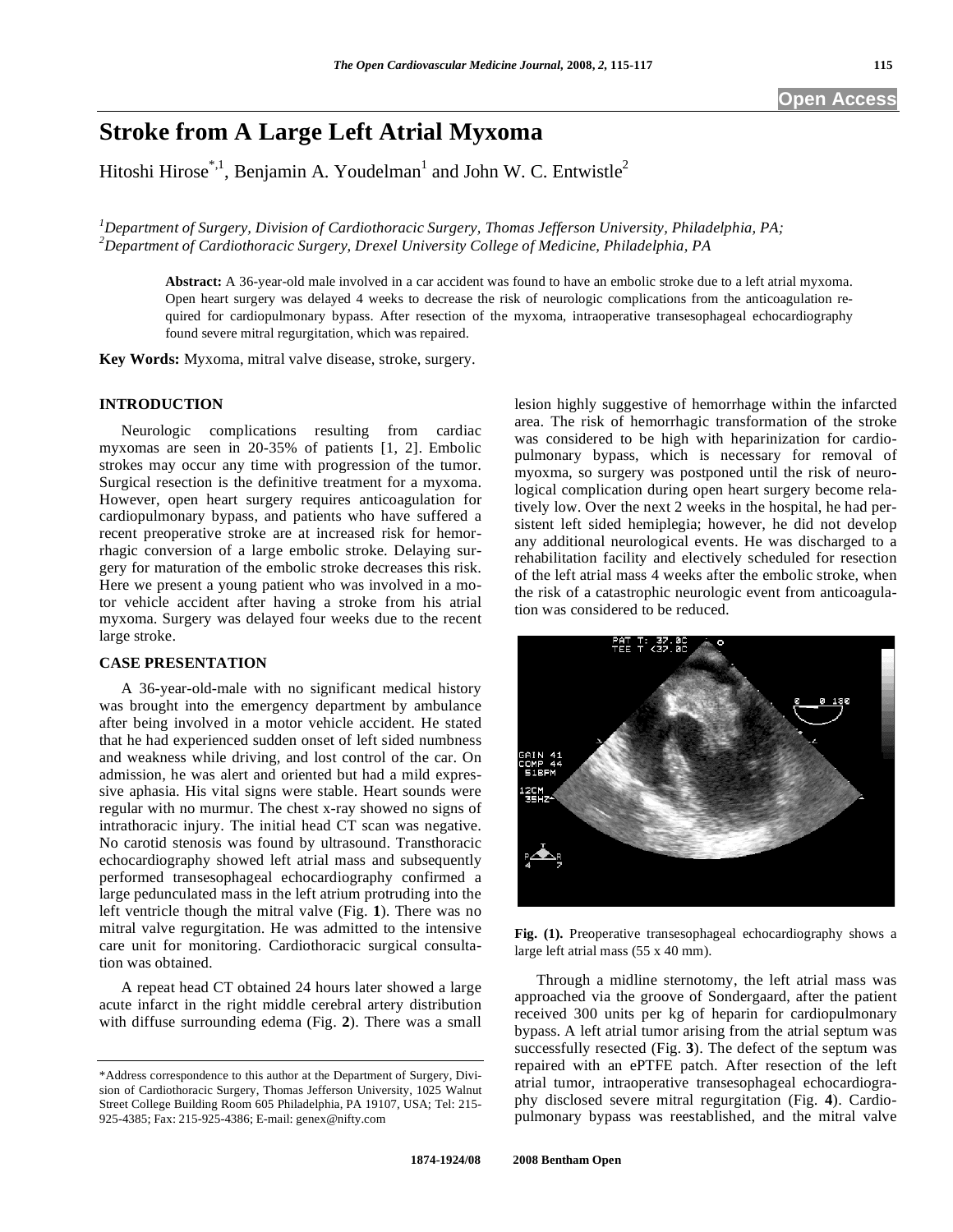#### **116** *The Open Cardiovascular Medicine Journal, 2008, Volume 2* **<b>***Hirose et al. Hirose et al.*

was examined. The mitral valve was found to be moderately thickened with a dilated annulus. There was a large central regurgitant jet through poorly coapted mitral leaflets. The subvalvular apparatus appeared to be normal. Mitral annuloplasty was performed with a complete ring (Carbomedics 28 mm complete ring). With this ring annuloplasty, excellent coaptation of the mitral leaflet was achieved and there was no residual mitral regurgitation. The patient was weaned off cardiopulmonary bypass without difficulty. His postoperative recovery was uneventful. He was discharged to skilled nursing facility on postoperative day 10. Pathological review of the specimen confirmed cardiac myxoma.



**Fig. (2).** CT scan of the head demonstrates a large infarct in the area of the right middle cerebral artery. There is a suggestion of hemorrhage within the infarcted area (arrow).



**Fig. (3).** Surgical specimen of the left atrial mass consistent with a large friable tumor.



**Fig. (4).** Intraoperative transesophageal echocardiography after resection of the left atrial myxoma shows severe mitral regurgitation.

# **DISCUSSION**

 Cardiac myxoma is the most common benign cardiac tumor. About 75-90% of the cardiac myxomas occur in the left atrium, and are found more commonly in the 5th or 6th decades of life [3-5]. Neurological manifestations are one of the most common presentations, although half of these neurological events are reversible, such as syncope, dizziness, or headache [1]. A recent study reported that embolic stroke was observed in 9-22% of atrial myxomas [2, 3]. Tumor emboli are not related to size, [2, 3] but instead are related to the mobility and friability of the tumor [2-6]. The overlying thrombus on the surface of the myxoma plays a role in the embolic phenomena, rather than tumor itself [3, 6].

 Resection of an atrial myxoma without a recent stroke is relatively simple operation. However, the systemic anticoagulation required for cardiopulmonary bypass may become an issue in the patient who has suffered a recent stroke. A large embolic stroke may become hemorrhagic and may extend brain damage, especially during the first week after a stroke [7]. The large dose of anticoagulation required for cardiopulmonary bypass may trigger hemorrhagic transformation. There is no clear guideline indicating the safe interval from the onset of stroke to the time of the surgery [1, 6]. However, a study showed the mortality rate among patients who undergo open heart surgery with a recent embolic stroke became considerably reduced if the surgery was postponed more than 4 weeks after the embolic neurologic event [8].

 Mitral valve regurgitation related to atrial myxomas is rare, as recently summarized by Whitlock [9]. The mitral regurgitation in our case could be related to the mechanical stretch of the annuls by chronic prolapse of the large atrial mass thought the mitral valve into the left ventricle. Preoperative echocardiography failed to demonstrate mitral regurgitation, possibly due to the presence of the large atrial mass occupying the space between the mitral leaflets. Removal of the mass uncovered a severe central jet through noncoapting mitral leaflets. Monitoring of intraoperative transesophageal echocardiography played important role in the detection of the mitral valve regurgitation, which became significant after removal of myxoma [10]. Because of annular dilatation,